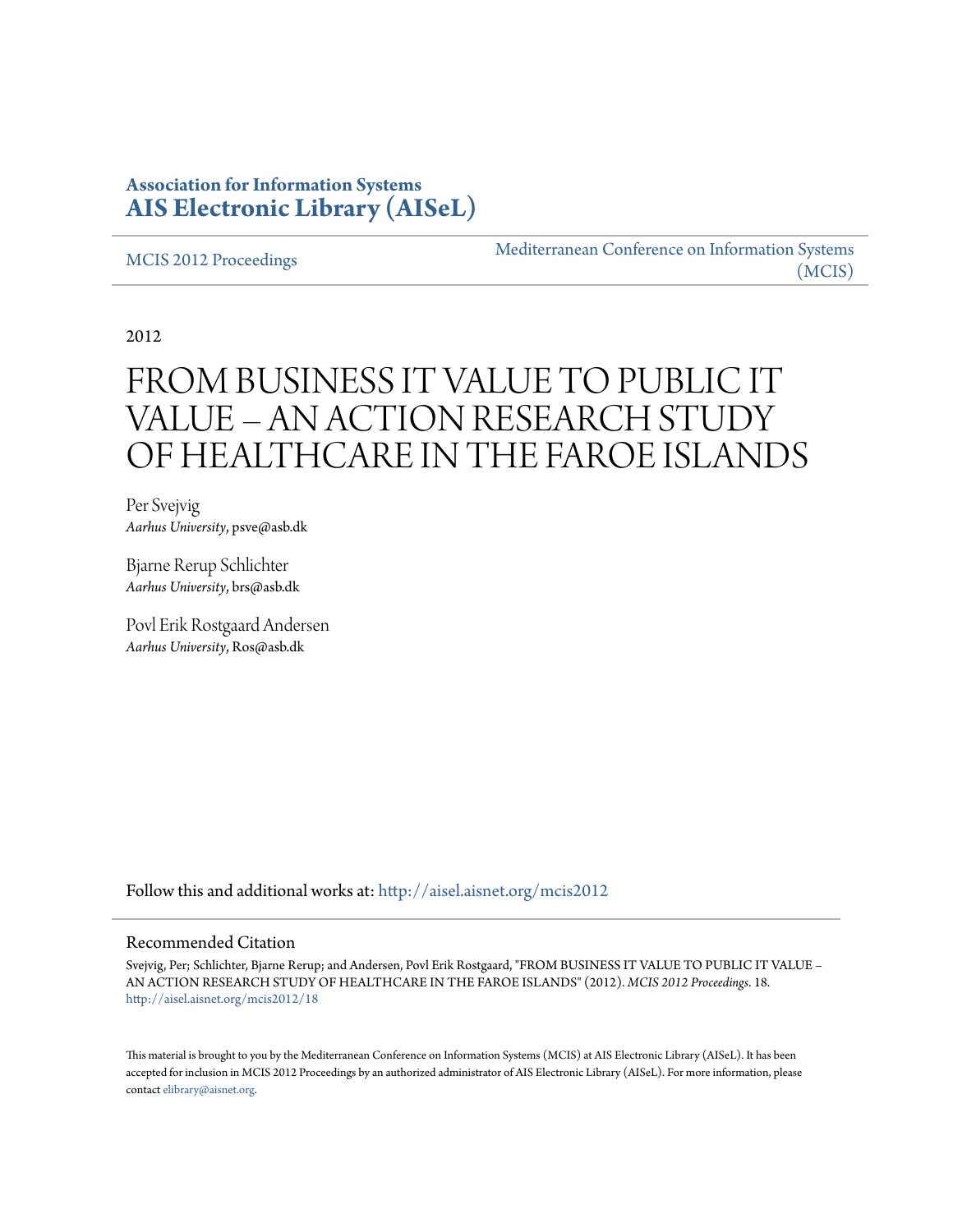# FROM BUSINESS IT VALUE TO PUBLIC IT VALUE – AN ACTION RESEARCH STUDY OF HEALTHCARE IN THE FAROE ISLANDS

- Svejvig, Per, Department of Business Administration, Aarhus University, Haslegaardsvej 10, 8210 Aarhus V, Denmark, psve@asb.dk
- Schlichter, Bjarne Rerup, Department of Business Administration, Aarhus University, Haslegaardsvej 10, 8210 Aarhus V, Denmark, brs@asb.dk
- Andersen, Povl Erik Rostgaard, Department of Business Administration, Aarhus University, Haslegaardsvej 10, 8210 Aarhus V, Denmark, ros@asb.dk

#### Abstract

*Obtaining business value from IT is a recurring theme that has diffused into healthcare information systems (HIS) where stakeholders often question the value of IT investments. Having finished the implementation of an integrated HIS, the Faroese Health Service (FHS) has started discussions about getting value from their IT investment, and how to reap those benefits is the subject of this paper. In order to fulfil this objective an action research project was started in the autumn of 2010 consisting of three cycles: (1) setting the stage for benefit realisation, (2) benefit realisation in a pilot area, and (3) diffusion of benefit realisation to other areas. This paper reports on the first two action cycles. Consideration of the first cycle reveals that it is not possible to distinguish between working processes and HIS, and the benefit realisation in health care (a public organisation) has a much broader perspective than just financial value. Considering the second action cycle, specific key performance indicators (KPIs) were identified, and a baseline established for a stroke process (pilot area). The outcome is that public value in this case can be measured by the KPIs, classified as: (1) professional quality, (2) organisational quality, (3) patient perceived quality, and finally (4) employee perceived quality. None of the KPIs is a financial value.* 

*Keywords: Healthcare Information Systems, IT Value, Public Value, Action Research*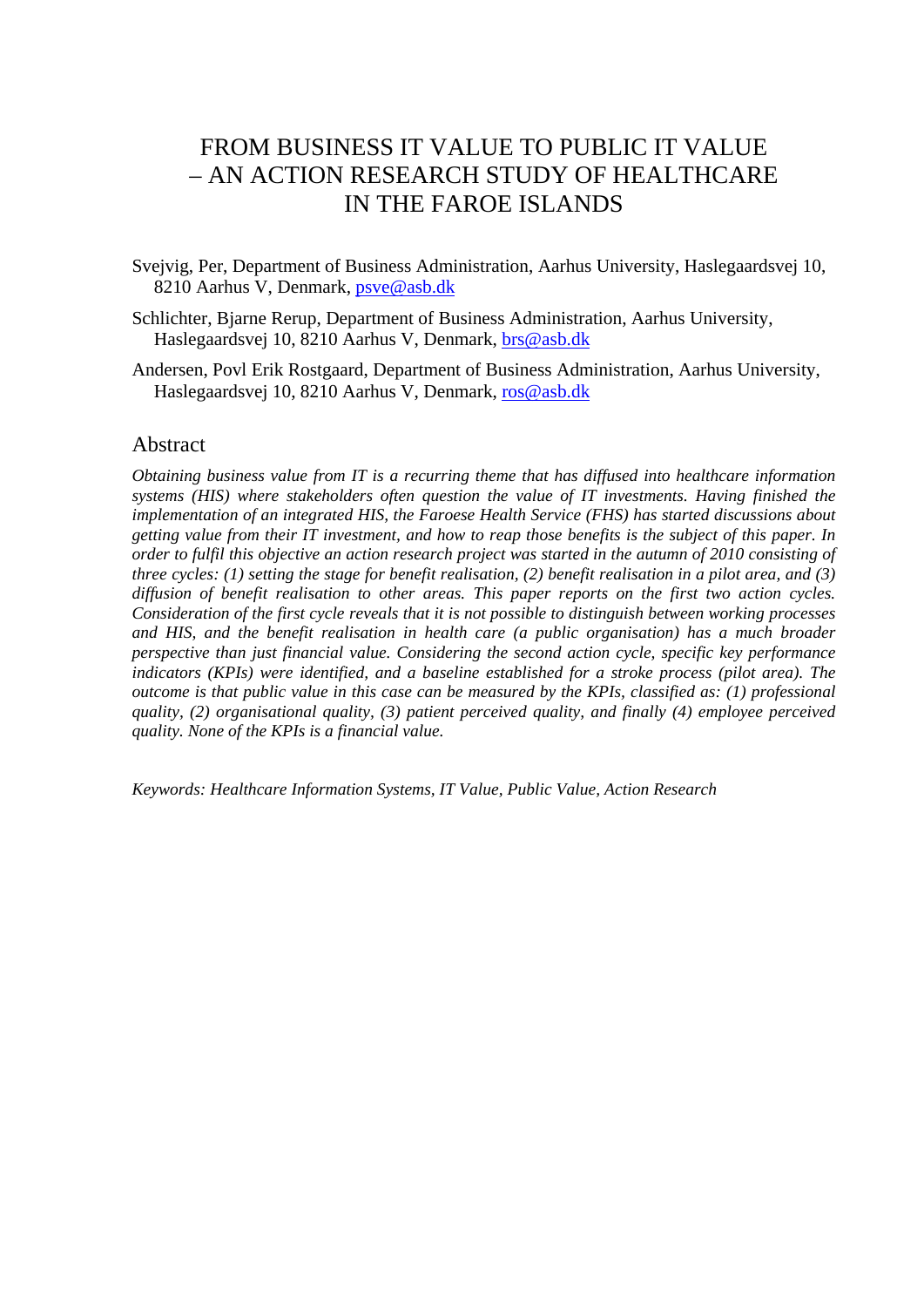# **1 INTRODUCTION**

The relationship between information technology (IT) and organisational performance has been a recurring theme in information systems (IS) research (Melville et al. 2004; Kohli and Grover 2008). Given the enormous investment in IT, the discussion on how to obtain proper value and payoff has become very important for both public and private organisations. Carr's (2003) provocative article titled; "IT doesn't matter," claimed that IT had been commoditised and had no strategic significance, and even worse; "*studies of corporate IT spending consistently show that greater expenditures rarely translate into superior financial results. In fact, the opposite is usually true*" (Carr 2003: 49). Carr's article has been rebutted by several authors (Smith and Fingar 2003b; Brynjolfsson and Saunders 2010). Smith and Fingar (2003b) argued that even though the technology has been standardised and commoditised, the business processes resulting from its use may turn out to be a source of competitive advantage. Furthermore, Brynjolfsson and Saunders (2010: 10) state that "*using technology effectively matters more now than ever before*" as IT is an important driver of innovation.

The IT value debate has also diffused into healthcare (Friedman and Wyatt 1997; Devaraj and Kohli 2000), and is closely related to a more general discussion about measuring the performance of healthcare systems (Murray and Frenk 2011; Reeves et al. 2011).

The general discussion about IT value and the broader discussion about measuring performance in healthcare motivated us to start an action research project in the Faroe Islands. The Faroese Health Service (FHS) has finished the implementation of an integrated healthcare information system (HIS) and it is time for them to consider reaping the benefits, which is the subject of this action research project. Thus, the aim of this paper is to lay down specific key performance indicators (KPIs) to support benefit realisation in health care settings. The empirical study reported in this paper covers the first two action cycles in the action research project, where we focus on the benefit realisation of HIS.

The paper proceeds as follows. Next section reviews the literature on IT value and public value. This is followed by a section on the methods of action research. Then we present the two action cycles with highlights from the process and learning outcome and we conclude with considerations about public value in HIS and its broader implications.

# **2 THEORY**

This section reviews and presents literature on IT value and public values used later to guide the action research (AR) cycles and to analyse the observations during these cycles, which is the basis of the paper's overall argument. We open by an introduction to the concept of IT business value followed by a discussion on how this concept has been applied as Public Value Research.

#### **2.1 IT business value**

Traditionally the study of business value of IT has been tightly connected to studies on organisational change and transformation, but with a focus on net benefits to assess the actual measurement of the success of IT (Gregor et al. 2006). The concept of net benefits refers to; cost savings, expansion of markets, incremental additional sales, reduced search costs, and time savings, as results of the implementation and use of IT (Delone and McLean 2003: 23). These types of benefit can be further conceptualised into; informational (to provide information for decision making in the company), strategic (i.e., to change the nature of how a company competes), and transactional values (i.e., cost saving and support operational management) (Gregor et al. 2006).

In addition to these three more traditional benefits Gregor et al. (2003) introduces a *Transformational Benefit* and claims that this component is important in the overall IT Business Value of the IT systems implemented in an organisation. This value relates to changes in the organisational structure of a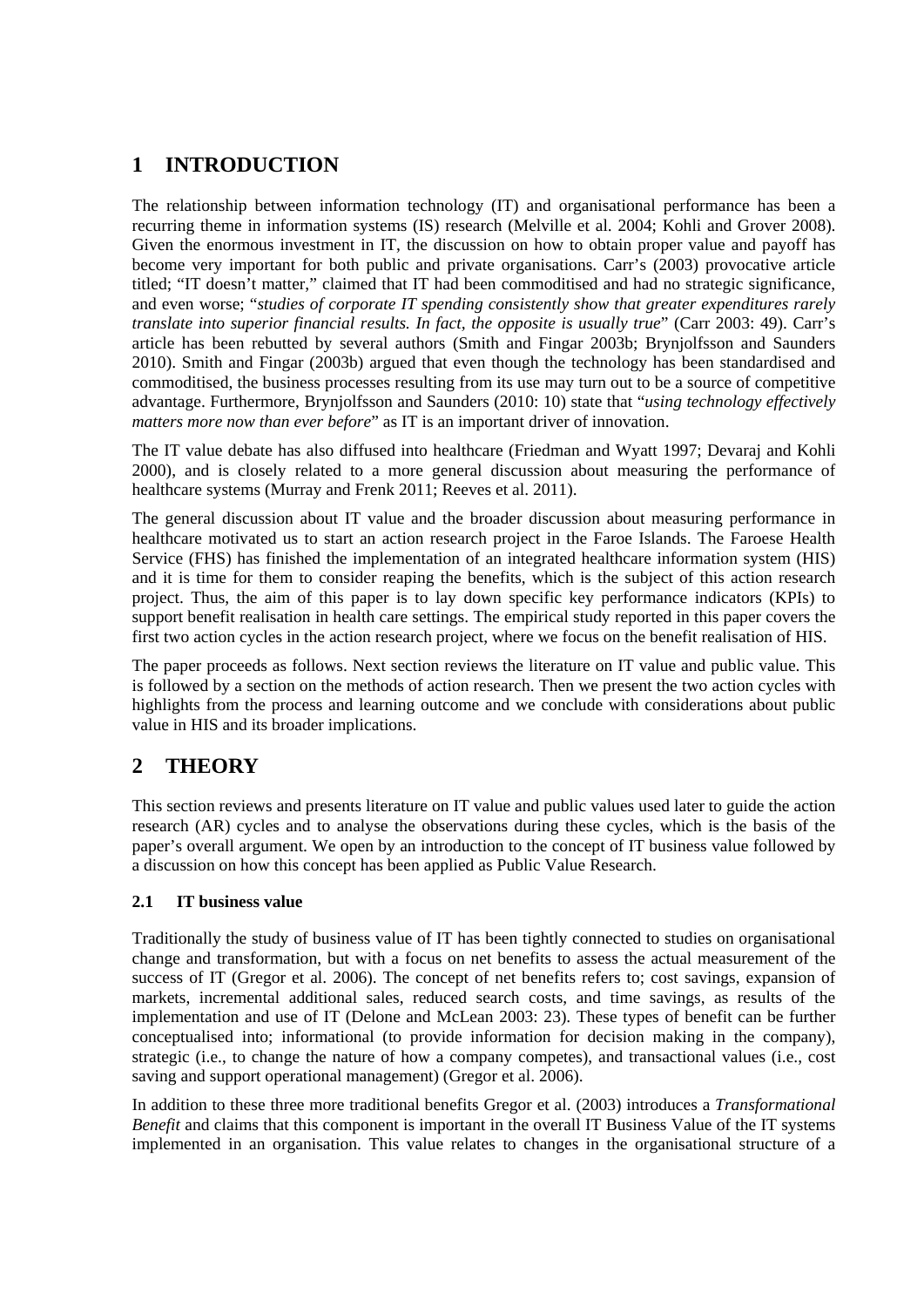company as a result of the implemented IT systems that provide a greater capacity for further future benefit realisation.

This is in line with Seddon et al. (2010) who elaborates on this by differentiating between short term and long term benefits. Short term benefits are seen as being connected to the project level and tied to how the realisation of an IT system: (1) functionally fits with the processes to be supported, and (2) basically helps people in the organisation get their job done.

Long term organisational benefits are connected to the (higher) organisational level (i.e., constituting the IT systems and processes used) and have three dimensions: (1) integration of processes, (2) optimisation of processes, and (3) overall improved access to information.

To realise the benefits above, change management, training and on-going major Enterprise Business improvements to overcome organisational inertia are crucial (Seddon et al. 2010).

Fingar and Smith (2003b) claim that until now the scope of IT has been to support business processes and undertake business process automation, whereas in the future it will focus on process management and how IT can act as a business enabler, and hence support how the business develops, delivers and maintains its market position.

The literature reviewed provides a shared belief that the business value of IT in a business context can be divided into two groups; the direct benefits that immediately affect the organisation, and the indirect benefits (transformational) that provides the organisation with a capacity to establish direct benefits in the future. The organisational changes are by nature, both a precondition for benefit realisation from, and a result of, the IT implementation projects.

#### **2.2 IT Public Value (e.g. HIS)**

Public Value Research (Moore 2000) identifies key-differences between governmental and for-profit organisations, which naturally leads to other means to evaluate the benefits of IT systems in this sector. The differences are summarised in Table 1 below.

|                             | For profit sector                          | Public sector (i.e. hospitals)  |
|-----------------------------|--------------------------------------------|---------------------------------|
| Normative goal              | To maximise shareholders wealth            | Achieve social mission          |
| Principal source of revenue | Sales of services and products             | Tax appropriations              |
| Measure of performance      | Financial bottom line                      | Efficiency and effectiveness in |
|                             |                                            | achieving the mission           |
| Key calculation of          | Find and exploit distinctive competence of | Find better way to achieve      |
| improvements                | firm by positioning it in product/service  | mission                         |
|                             | markets.                                   |                                 |

*Table 1: Key-differences between governmental and for-profit organisations* Moore (2000).

Table 1 indicates that the nature of both normative goals, the measurement of performance and calculations of improvements are 'softer' (non-financial and somehow social constructed in a delimited context) in a public sector context. To explore and formulate these concepts in a concrete HIS setting the Action Research Study presented in the following section 3 "Method" was established and executed.

# **3 METHOD**

This section introduces Action Research as applied in the present study; the setting of the project is presented and finally the research process and the variety of research method used are explained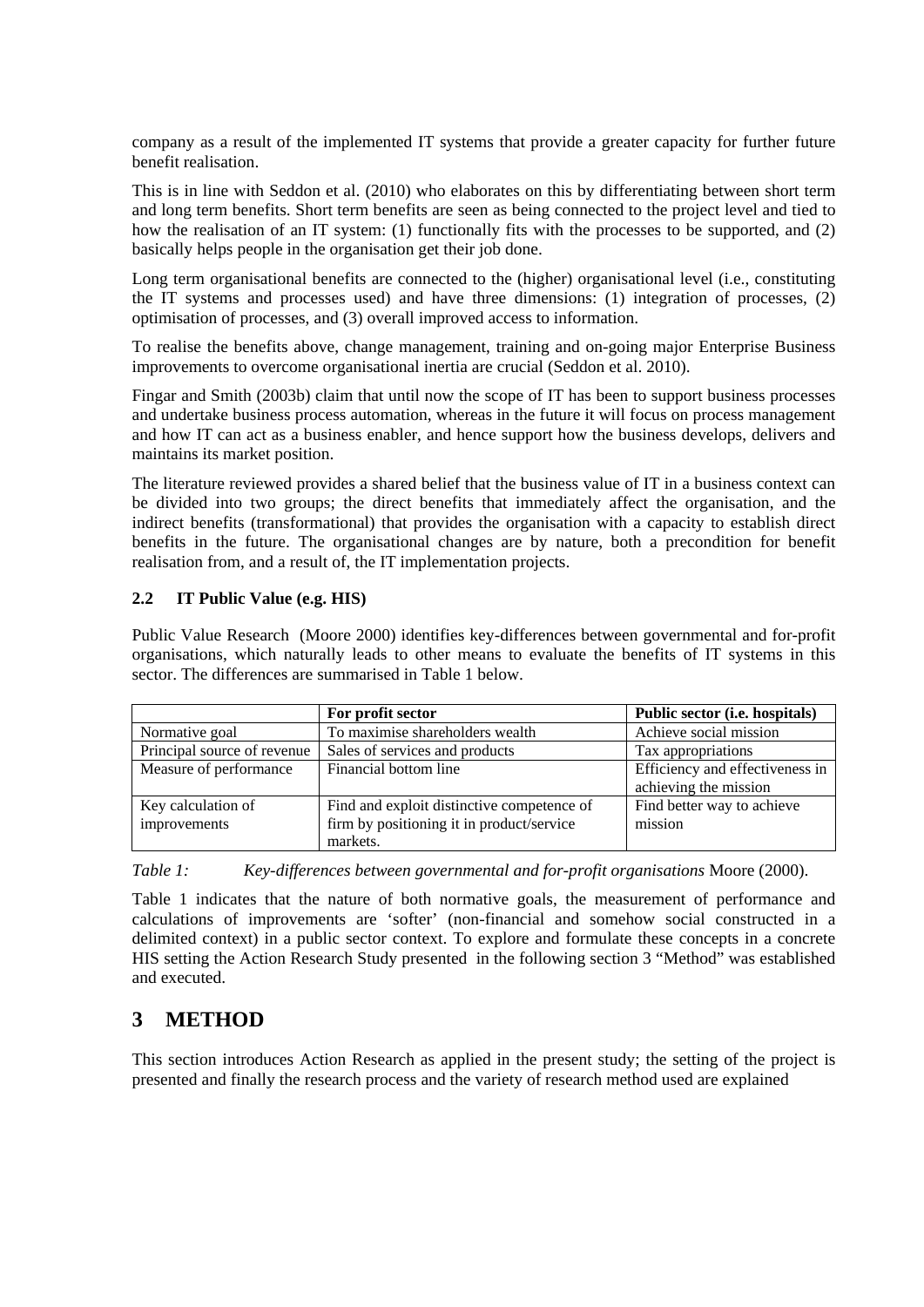#### **3.1 Action Research**

We have undertaken an action research study (AR) at the Faroe Island to fulfil the objective of reaping the benefits from the FHS's implementation of an HIS. AR involves close cooperation between practitioners and researchers to bring about change. The AR process can be defined as a number of learning cycles consisting of predefined stages. The AR cycle starts with diagnosing, which refers to the joint (practitioner and researcher) identification of problems and their possible underlying causes. Action planning specifies the anticipated actions that may improve or solve the problems and action taking refers to the implementation of those specified actions. Evaluating is the assessment of the intervention, and finally, learning is the reflection on the activities and outcomes (adapted from Myers 2009).

The AR project was initiated in the autumn of 2010 and is still on-going. The AR project consists of three action cycles: (1) setting the stage for benefit realisation of the HIS, (2) benefit realisation in a pilot area, and (3) diffusing benefit realisation to other areas. This paper reports from the action cycles; #1 and #2.

#### **3.2 Project setting**

The Faroe Islands are a self-governing territory within the Kingdom of Denmark with roughly 48,000 inhabitants. The FHS is a small organisation compared with healthcare services in other countries and consists of three hospitals and 27 general practitioners (GPs). In 2005, the FHS began the implementation of an integrated HIS covering both the hospitals and GPs. The project faced many problems during its first years, even to the point where discussions to halt the project materialised, particularly based on the experiences of high costs (financial as well as personal) and dubious benefit realisation (Schlichter 2010). The current situation in 2012 is that 530 healthcare professionals are using the HIS covering all areas of the hospitals and GPs. One of the authors has followed the implementation process and prepared an evaluation report based on the DeLone and McLean's (2003) success model. The report concludes that more needs to be done if the FHS is to obtain proper value and payoff from its HIS implementation. The users were satisfied with the solution and they got very good support from it in their clinical work, but no initiatives regarding harvesting the potential benefits had been planned or implemented (Andersen et al. 2010).

#### **3.3 Research Process**

We have had a high degree of interaction with the FHS and used a variety of research methods in the two action cycles executed so far. This is specified in Table 1 below (adapted from Lindgren and Henfridsson 2004: 444-446):

| Action Cycle #1 (Fall $2010 -$ Spring 2011)<br>Setting the stage for benefit realisation                                                                    | Action Cycle #2 (Spring $2011 -$ on going)<br>Benefit realisation in pilot area                                                                                                                                                                                                                                                                                                                                                                                                                                                                                                                                               |  |  |  |
|-------------------------------------------------------------------------------------------------------------------------------------------------------------|-------------------------------------------------------------------------------------------------------------------------------------------------------------------------------------------------------------------------------------------------------------------------------------------------------------------------------------------------------------------------------------------------------------------------------------------------------------------------------------------------------------------------------------------------------------------------------------------------------------------------------|--|--|--|
| <b>Diagnosing</b>                                                                                                                                           |                                                                                                                                                                                                                                                                                                                                                                                                                                                                                                                                                                                                                               |  |  |  |
| autumn 2010<br>value and payoff from the HIS implementation<br>FHS has not formulated a specific strategy which<br>benefit areas for different stakeholders | HIS was operational for 530 health professionals in There was an on-going discussion during the first<br>quarter of 2011 in order to define the scope for the pilot<br>However, senior management wanted to get more area and organise the project. Care for stroke<br>(apoplexy) patients was selected as the pilot area and<br>the action cycle #2 began in <i>spring</i> $2011$<br>could direct the benefit realisation, so the first part of The diagnosing phase for cycle #2 has thus mainly<br>the AR project was explorative to identify potential been a decision process for FHS to decide where to do<br>the pilot |  |  |  |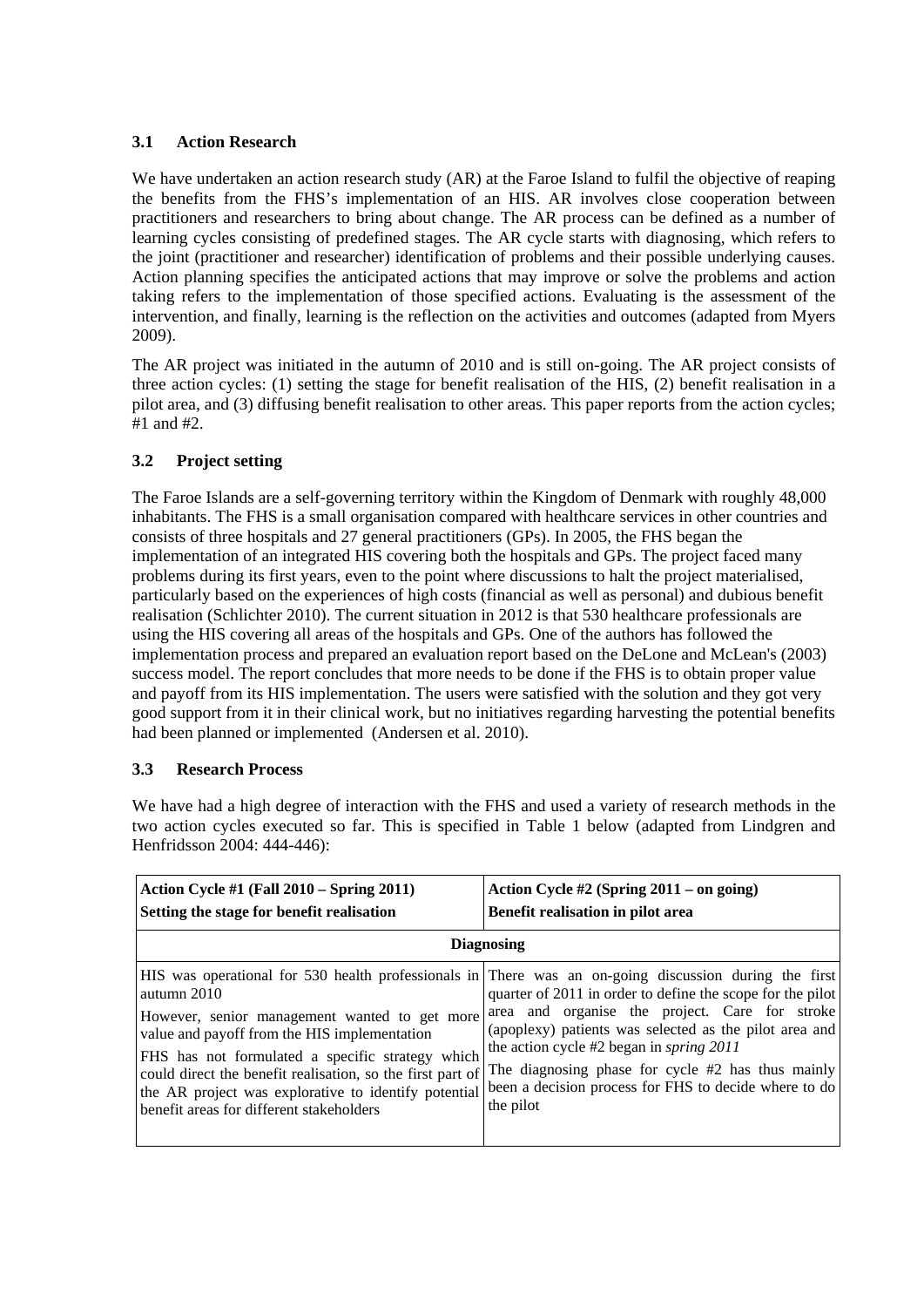| Action Cycle #1 (Fall 2010 - Spring 2011)<br>Setting the stage for benefit realisation                                                                                                                                                                                                                                                                                                                                                                                                               | Action Cycle #2 (Spring 2011 – on going)<br>Benefit realisation in pilot area                                                                                                                                                                                                                                                                                                                                                                                                                                                                                                                                                                                                                                                                                                                                                                                                                                         |  |  |  |
|------------------------------------------------------------------------------------------------------------------------------------------------------------------------------------------------------------------------------------------------------------------------------------------------------------------------------------------------------------------------------------------------------------------------------------------------------------------------------------------------------|-----------------------------------------------------------------------------------------------------------------------------------------------------------------------------------------------------------------------------------------------------------------------------------------------------------------------------------------------------------------------------------------------------------------------------------------------------------------------------------------------------------------------------------------------------------------------------------------------------------------------------------------------------------------------------------------------------------------------------------------------------------------------------------------------------------------------------------------------------------------------------------------------------------------------|--|--|--|
| <b>Action planning</b>                                                                                                                                                                                                                                                                                                                                                                                                                                                                               |                                                                                                                                                                                                                                                                                                                                                                                                                                                                                                                                                                                                                                                                                                                                                                                                                                                                                                                       |  |  |  |
| preparing a semi-structured interview guide which<br>was formulated from IS value literature (e.g. Seddon<br>et al. 1999; Smith and Fingar 2003a; Melville et al.<br>2004)                                                                                                                                                                                                                                                                                                                           | The planning phase implied activities such as The planning was done in May 2011. Cycle 1 has<br>mainly been driven by the researchers as a research<br>activity, but cycle 2 has to be driven by FHS as an<br>ordinary project in order to succeed. An FHS project<br>manager was appointed                                                                                                                                                                                                                                                                                                                                                                                                                                                                                                                                                                                                                           |  |  |  |
| project manager of the HIS implementation project<br>(November 2010), which brought about several<br>changes to the interview guide such as framing and                                                                                                                                                                                                                                                                                                                                              | A pilot interview was conducted with the former Several workshops and a steering committee meeting<br>were held in May 2011 in order to initiate the project.<br>The main areas covered were:                                                                                                                                                                                                                                                                                                                                                                                                                                                                                                                                                                                                                                                                                                                         |  |  |  |
| focusing questions for health professionals<br>The former project manager also helped us to shape                                                                                                                                                                                                                                                                                                                                                                                                    | $\bullet$<br>Project Management: Goals, scope, organisation,<br>plan, workshop process and risks were discussed<br>(Larson and Gray 2011)                                                                                                                                                                                                                                                                                                                                                                                                                                                                                                                                                                                                                                                                                                                                                                             |  |  |  |
| the first cycle for the medical ward at the national<br>hospital because<br>they had the most<br>mature<br>implementation of HIS (operational since 2009).<br>Interviewees were selected and interviews planned                                                                                                                                                                                                                                                                                      | $\bullet$<br>Process modelling: Description of the care for<br>stroke patients process using swim lane diagrams<br>(Harmon 2007)                                                                                                                                                                                                                                                                                                                                                                                                                                                                                                                                                                                                                                                                                                                                                                                      |  |  |  |
|                                                                                                                                                                                                                                                                                                                                                                                                                                                                                                      | <b>Action taking</b>                                                                                                                                                                                                                                                                                                                                                                                                                                                                                                                                                                                                                                                                                                                                                                                                                                                                                                  |  |  |  |
| Seven interviews with health professionals (doctors,<br>nurses, administrators and a secretary) at management<br>level were conducted in December 2011<br>We presented a preliminary table with action areas<br>from the interviews at a management meeting<br>after the<br>interviews<br>immediately<br>seven<br>were<br>conducted<br>Two action areas were selected as possible candidates<br>for the benefit realisation pilot, i.e., the medical<br>process and patient care for stroke patients | June 2011: Further process modelling and a draft<br>specification key performance indicator's (KPIs) were<br>prepared and linked to the process model. The project<br>was named "The good stroke care course"<br>September 2011: A questionnaire was completed by 37<br>health professionals and seven were interviewed. The<br>questionnaire and interviews were<br>about health<br>professional's view on the stroke care course. This will<br>be used as a baseline onwards<br>September 2011 to November 2011: The questionnaire<br>and interviews were analysed. The process model and<br>KPIs were revised<br>November 2011: The process model and KPIs were<br>again discussed. Two pilot stroke patient interviews<br>were held. All 40 patient records related to stroke in<br>2011 were reviewed.<br>February 2012: The configuration of HIS to support<br>the stroke process model and KPIs were discussed |  |  |  |
|                                                                                                                                                                                                                                                                                                                                                                                                                                                                                                      | <b>Evaluation &amp; Learning</b>                                                                                                                                                                                                                                                                                                                                                                                                                                                                                                                                                                                                                                                                                                                                                                                                                                                                                      |  |  |  |
| Data sources                                                                                                                                                                                                                                                                                                                                                                                                                                                                                         | Data sources                                                                                                                                                                                                                                                                                                                                                                                                                                                                                                                                                                                                                                                                                                                                                                                                                                                                                                          |  |  |  |
| seven interviews and focus<br>Documents,<br>meeting                                                                                                                                                                                                                                                                                                                                                                                                                                                  | group Documents, process model with KPIs, questionnaire,<br>nine interviews and a number of workshops, and<br>review of 40 patient records                                                                                                                                                                                                                                                                                                                                                                                                                                                                                                                                                                                                                                                                                                                                                                            |  |  |  |
| Data analysis<br>The interviews were taped, transcribed verbatim and                                                                                                                                                                                                                                                                                                                                                                                                                                 | Data analysis                                                                                                                                                                                                                                                                                                                                                                                                                                                                                                                                                                                                                                                                                                                                                                                                                                                                                                         |  |  |  |
| coded in NVivo (Bazeley 2007). This resulted in 103<br>codes of which 38 codes were related to KPIs such as;<br>medication use and errors, and length of stay at<br>hospital.                                                                                                                                                                                                                                                                                                                        | The interviews has been transcribed and briefly coded.<br>The questionnaire was analysed by descriptive<br>statistics. The workshops were the intervention area to<br>produce process model and KPIs. The review of 40<br>patient records to establish baseline for several KPIs                                                                                                                                                                                                                                                                                                                                                                                                                                                                                                                                                                                                                                      |  |  |  |

*Table 2. Summary of action research*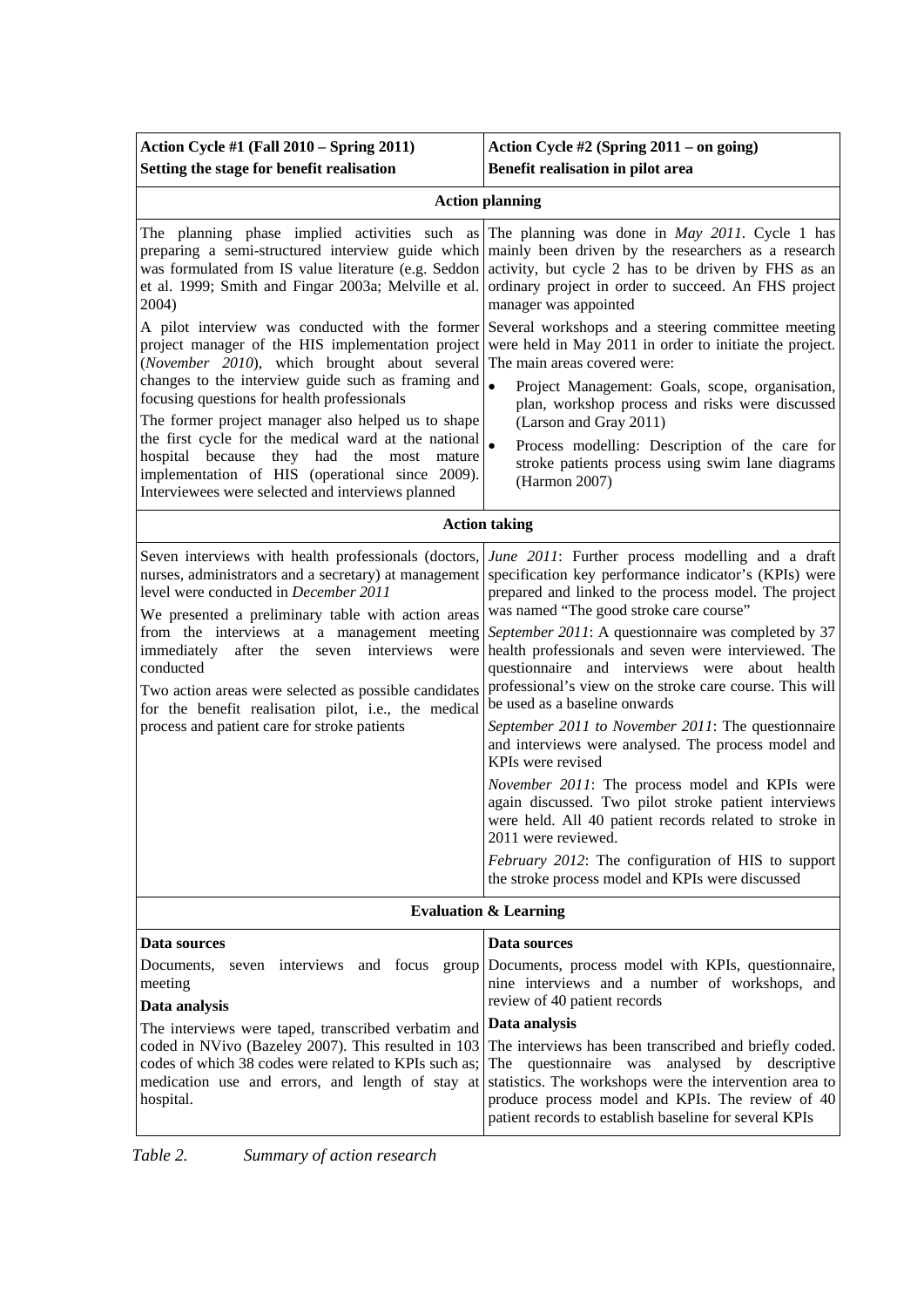# **4 FIRST ACTION RESEARCH CYCLE "SETTING THE STAGE FOR BENEFIT REALISATION OF HIS"**

The first action cycle (AC1) was about setting the stage for benefit realisation, e.g. to identify and formulate the first set of indicators. The FHS had not formulated a specific strategy that could direct the benefit realisation, so this first part of the AR project was explorative to identify the potential benefit areas from different stakeholders.

We carried out seven interviews and one way to understand and interpret the "voice of the health professionals" (the stakeholders) was to analyse which topics were most often raised in the interviews. The results are illustrated in figure 2 showing the 10 codes out of 103 that were most frequently highlighted, hereafter denoted as topics.

The topics varied in terms of abstraction levels whereby e.g., "working procedures and descriptions" is high level, whereas "KPI number of beds and length of stay at hospital" is much more specific and ready for immediate use as a KPI. Figure 1 can only give an indication of the topics discussed and thereby what the interviewees focussed on when the subject was benefit realisation.



#### *Figure 1. Most frequent topics discussed in interviews*

Two quotations are included here to illustrate what lay behind the topics:

Working procedures and descriptions: "*So in some way I could well imagine that there was a person who was locally responsible for [HIS], a person who has worked with it and maybe walked around the wards to constantly keep people in, and helped developing processes to enhance quality. I think this*  will be good, where maybe we have our own *[HIS] team down in the hospital and not just the top of the administration"* (interviewee # 1).

The number of beds and length of stay at hospital (A KPI): "*We have proved that we can close a whole ward when we focus on efficiency at the conferences and in the outpatient clinic of course. The young doctors are dressed very carefully, especially at the conferences, which can reduce the length of stay considerably. As soon as we open a ward more, what happens is that we lean slightly back, never mind, but if we really drove it tight so we can say that [HIS] is an excellent tool for streamlining admissions and planning study*" (interviewee # 2)*.*

The two quotations very briefly illustrate the discussions at the interviews.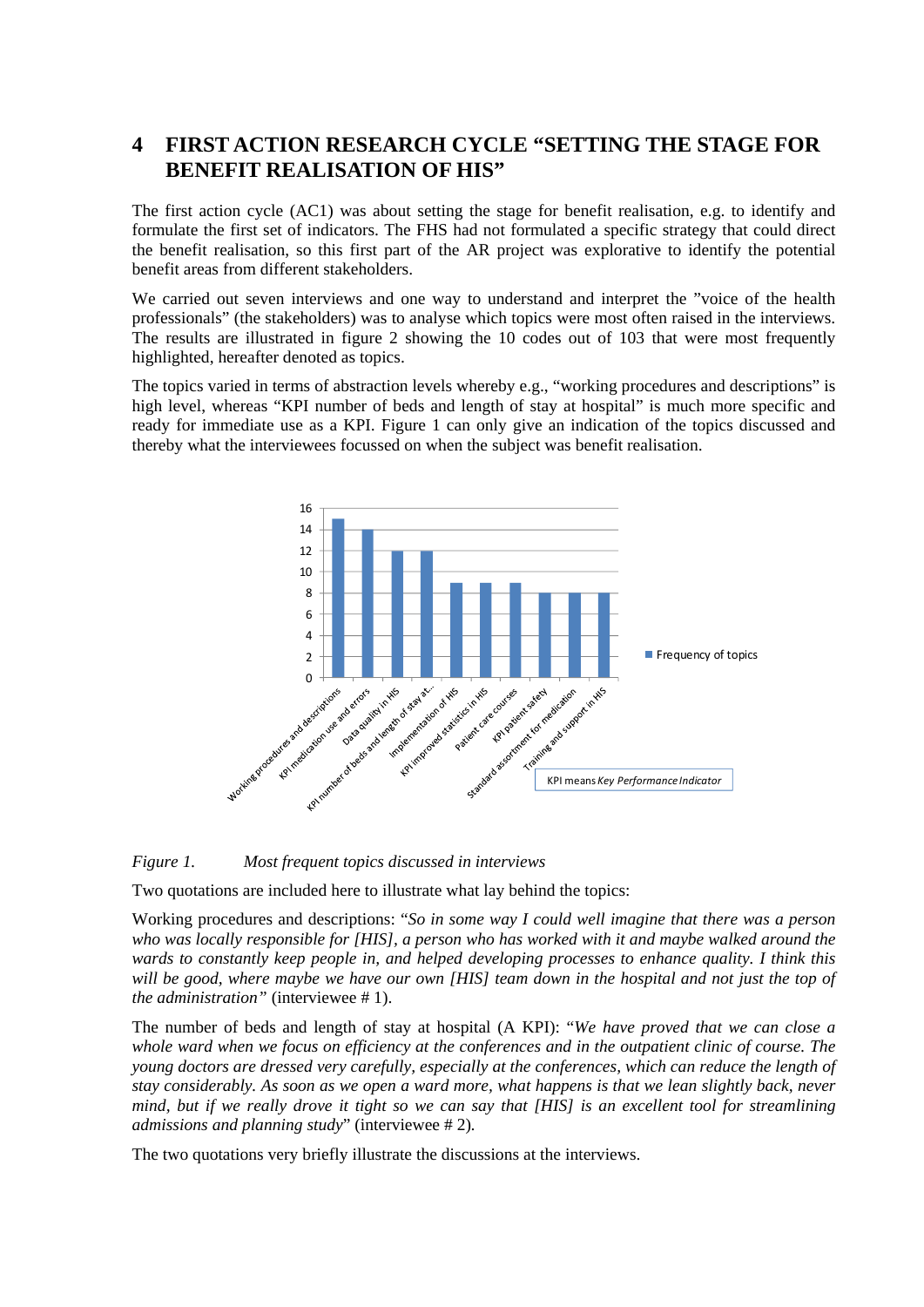The topics discussed were classified into several action areas for benefit realisation such as: (1) diabetes outpatient clinic processes (including telemedicine), (2) medication process (prescription, usage and errors), (3) overview through HIS at doctors' conferences, and (4) care for stroke patients and several other possible action areas. As noted above, care for stroke patients was selected.

A final, but important, part of AR is to identify the lessons learned (Myers 2009). *First*, we cannot distinguish between the information systems (HIS) and the associated working processes; they are like Siamese twins (Alter 2002) as regards benefit realisation. *Second*, benefit realisation in healthcare has a much broader perspective than just financial value (Kohli and Grover 2008) and can be divided into three main areas: (1) professional quality (e.g., mortality rate after six months), (2) organisational quality (e.g., length of stay at hospital), and (3) patient-perceived quality (e.g., level of information about course of disease). *Finally*, the AR approach has mobilised health professionals towards working with benefit realisation and paved the way for further collaborative practice research (Mathiassen 2002).

# **5 SECOND ACTION RESEARCH CYCLE "BENEFIT REALISATION IN PILOT AREA"**

During the second action cycle (AC2) three main areas for benefit realisation in an HIS setting were identified. The intention of AC2 was to refine and provide a structure for realising some of the benefits focussing on the process 'care for stroke patients' in a well-defined and limited clinical setting. The improvement initiative was named "The good stroke care course". Below we present AC2 by analysing the specific activities such as; the workshops that were held, the review of patient journals, and the pilot interviews with patients. For each of these activities the contributions to the stroke process baseline, and to the further process of improving the capability of the stroke process was identified.

#### **5.1 Workshops**

During the workshops the present stroke process was discussed taking into consideration the newly implemented HIS, and suggestions for improvement were identified. At the first workshops an understanding of the need to document the present stroke process in detail emerged among the healthcare professionals. A first suggestion was developed by one of the researchers and then presented, discussed and refined during the next workshops. During the very detailed discussions of the process, several key performance indicators (KPIs) were identified, for the purpose of identifying a baseline for measurement of future improvements. The search for the KPIs was qualified by: 1) the Danish Healthcare Quality Model (Danish Regions 2009), 2) the participants' professional prerecognition of where improvements (especially based on the new HIS) could be implemented, and 3) Health Technology Assessment projects completed with stroke patients all around the World. An interesting observation was that the new HIS made it much easier to collect and calculate KPIs, thus making the measurement of improvements possible. Many KPI candidates emerged during the analysis; the ones presented below (and used in the following improvement process) are among the most important and the ones that are feasible to construct.

AC1 identified three benefit dimensions: professional quality (the clinical treatment as such, about diseases and cure - effectiveness), organisational quality (the optimal use of resources – efficiency) and patient perceived quality (the customers/patient satisfaction). AC2 revealed the lack of consideration to the 'voice of' the employees. The healthcare professionals (nurses, doctors, therapists and secretaries) showed an understanding of quality not expressed in the three dimensions above. E.g.: "*Instructions earlier provided to the patient are not relayed to B6 [new ward]. The information provided to the new ward is accidental and only given because somebody asks*" (Nurse, B6). We therefore suggest the inclusion of 'Employee Perceived Quality' (the satisfaction of the employees, i.e., do they believe that the process is well taken care of) as a fourth dimension.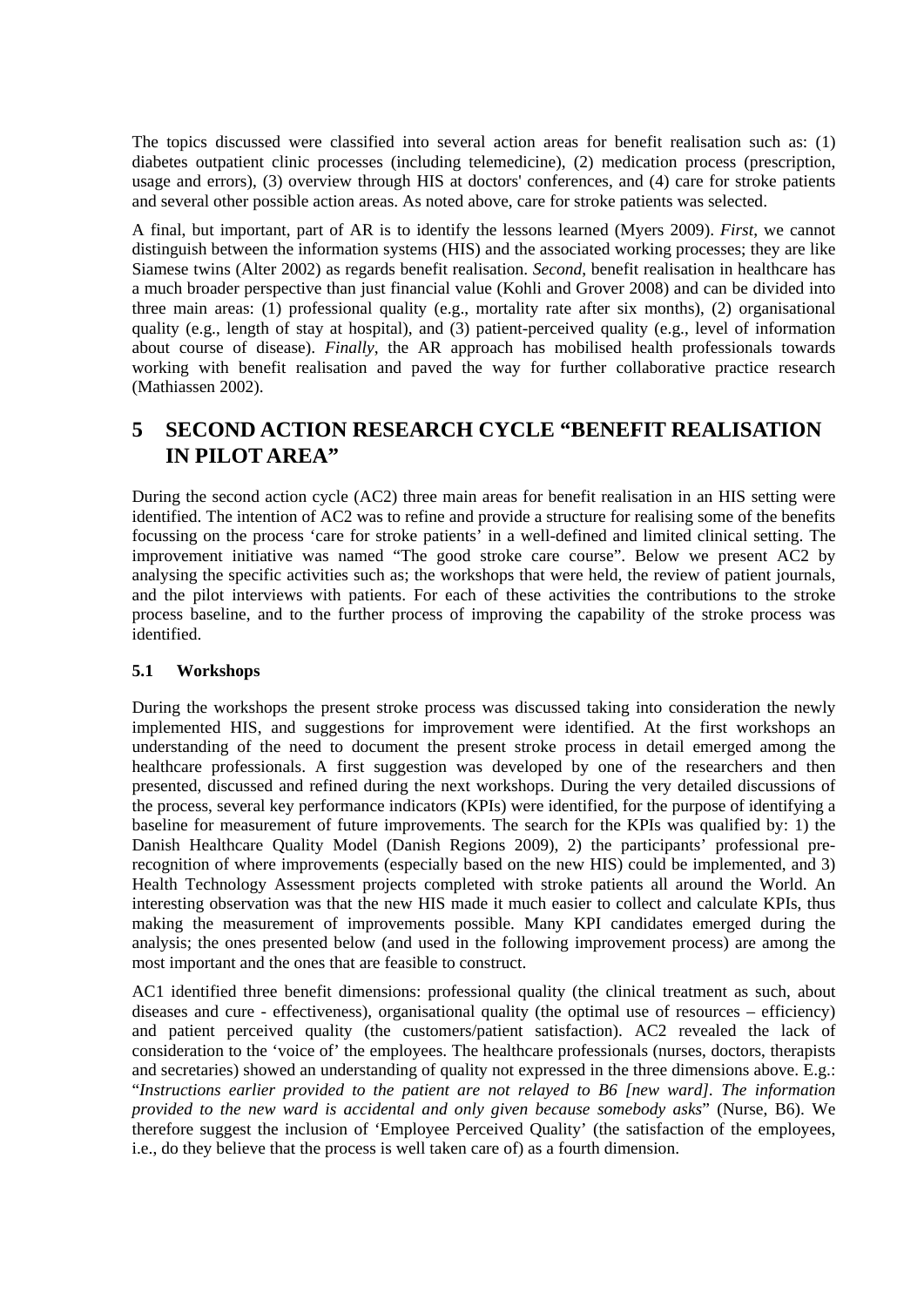The workshops contributed to: a) the baseline with a detailed documentation of the stroke-process and hence, the present capacity of the HIS process and the inclusion of an additional quality dimension: "Employee perceived quality", and b) to the process by identifying problems and places for improvement, i.e., "*Simplify the process: The apoplexy patient will be send to a dedicated medicine ward only taking care of apoplexy patients. Before that the patients could be sent to three different wards*" (Nurse, member of the project group).

#### **5.2 Audit of patient journals.**

A spot test of a few journals initiated a more comprehensive audit (review) of journals of stroke patients. By using the diagnosis code on 'stroke' 40 cases from 2011 showed up. The audit was complicated by the fact that many registrations were done in the form of unstructured text rather than using a structured formal data-model. The audit was structured after the observation done during the analysis of the present stroke care process. The audit of stroke journals contributed to: a) the baseline, by the identification and valuation of KPIs; e.g., "Early examination with CT/MRI scan", "Assessment by physiotherapist", "Mortality", "Length of stay at hospital", and b) to the process, by showing that timestamps of incidents show an inconsistent way of registration of events in the HIS, and that a more well-defined registration process could be beneficial and be the basis of an automated generation of KPIs by the business intelligence module of the HIS, e.g. by standard reports.

#### **5.3 Interview of stroke patients.**

The interviews revealed that, despite the problematic evaluation of the process by the healthcare professionals, the patients were quite happy with their experiences. One patient said: "*I have received good information and I am very satisfied with the stay, I have to admit that*…." (patient 1, 60 years old male on his fifth months of hospitalisation), and "*We are not that used to the hospital, but we have been satisfied with it at is has been*", (patient 2, 91 year old male, one month after his discharge).

Interviewing stroke patients contributed to: a) the baseline, with the finding that patients seem very satisfied with the process, and b) to the process, by showing that it is possible to get information from the patients. However, questions arise as to whether the remarks of the patients are too positive.

#### **5.4 Excerpt of key performance indicators specified in AC2**

The outcomes from AC2 are mainly; the addition of the dimension "Employee perceived quality", the specification of KPIs (see Table 3), and the establishment of a baseline of the present stroke-process.

| Quality        | Indicator (KPI)                                                                                                                               | <b>Present Value</b> | Target value (Goal)          | Source                                 |
|----------------|-----------------------------------------------------------------------------------------------------------------------------------------------|----------------------|------------------------------|----------------------------------------|
| Dimension      |                                                                                                                                               |                      |                              |                                        |
| Professional   | Early examination/diagnostics with<br>CT/MRI scan: Proportion of patients<br>who undergo a CT/MRI scan on the first<br>day of hospitalisation | 79%                  | Higher or equal to<br>80% ** | Journal audit,<br>among 40<br>patients |
|                | Assessment by physiotherapist<br>Proportion of patients assessed by a<br>physiotherapist no later than the $2nd$ day<br>of hospitalisation    | 61%                  | Higher or equal to<br>90% ** |                                        |
|                | Mortality Proportion of patients who die<br>within 30 days of admission for acute<br>stroke                                                   | 18%                  | Less or equal to 15%<br>$**$ | From HIS<br>business<br>intelligence   |
| Organisational | Length of stay at the hospital                                                                                                                | No valid data        | Not yet defined              | reports                                |
| Patient        | "I believe that I have received the                                                                                                           | $6.5*$               | Not yet defined              | Pilot survey                           |
| perceived      | necessary information in relation to the<br>treatment"                                                                                        |                      |                              | among 2<br>patients                    |
|                | "The experience of the whole process"                                                                                                         | $6,5*$               | Not yet defined              |                                        |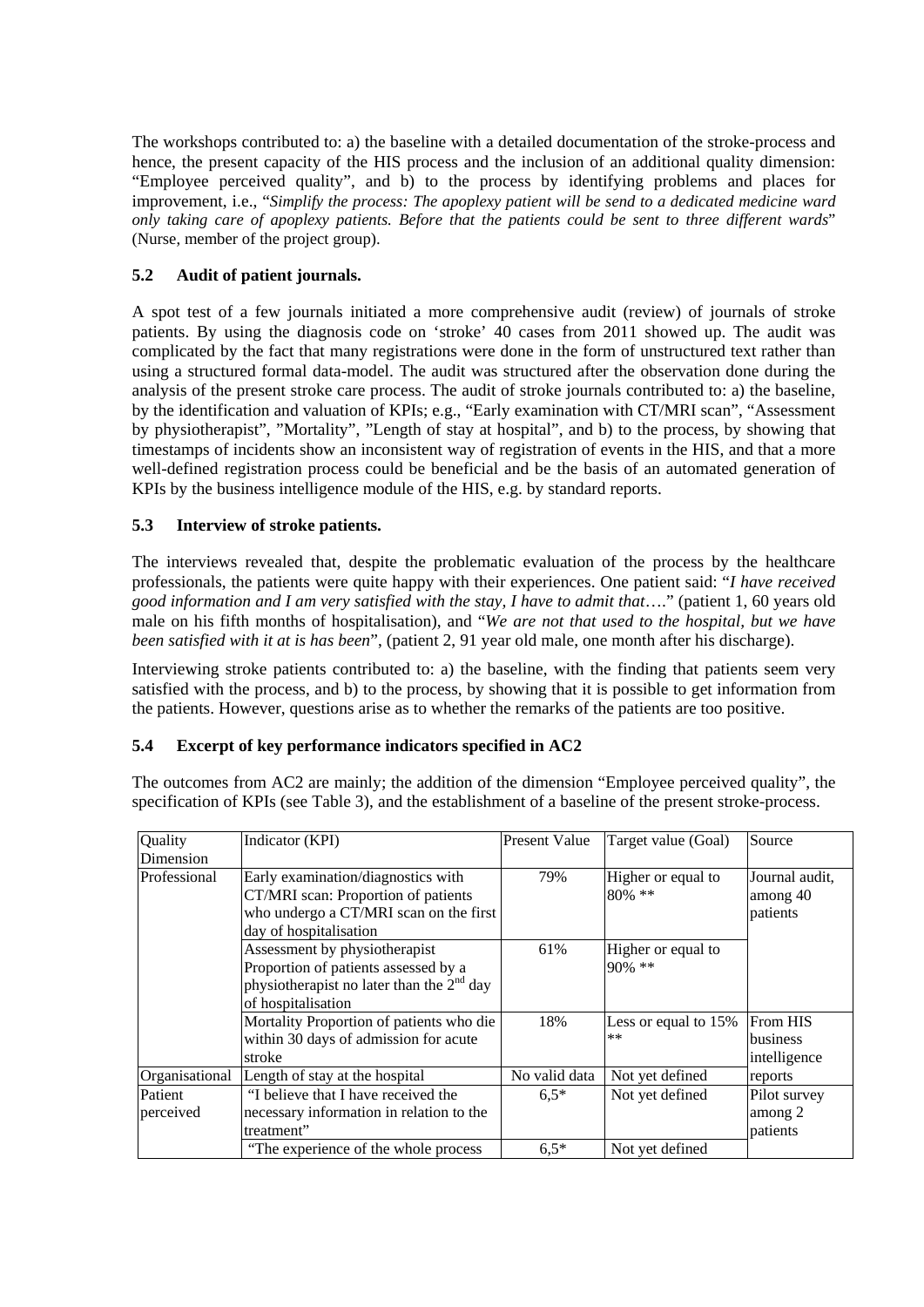| <b>Quality</b>        | Indicator (KPI)                                                                                               | <b>Present Value</b> | Target value (Goal) | Source                                     |
|-----------------------|---------------------------------------------------------------------------------------------------------------|----------------------|---------------------|--------------------------------------------|
| Dimension             |                                                                                                               |                      |                     |                                            |
|                       | was good"                                                                                                     |                      |                     |                                            |
| Employee<br>perceived | "The experience of the whole treatment"<br>process as well-organised and<br>coordinated "                     | $3,3*$               | Not yet defined     | Survey among<br>37 health<br>professionals |
|                       | "I always felt to be in a position where I<br>could give the patient good information<br>about the treatment" | $4.1*$               | Not yet defined     |                                            |

*Table 3. Examples of key-indicators, present values and goals identified* 

\* On a 7 point Likert Scale, where '7' is "I strongly agree"

\*\* Target values are Danish Standard Numbers as defined by (Danish Regions 2009).

One specific observation that puzzled the authors is the very high degree of satisfaction of the patients, which somehow contradicts the opinions of the healthcare professionals. This could be a cultural issue interesting to research further.

### **6 CONCLUSION**

The aim of this paper was to identify and specify specific KPIs for the support of benefit realisation in a health care setting.. The KPIs was identified and their related Target Values (goals) partly specified during two action cycles. The outcome is that public value in this case can be measured by KPIs, classified in four Quality Dimensions: (1) professional quality, (2) organisational quality, (3) patient perceived quality, and finally (4) employee perceived quality. We go from business IT value to public IT value since none of the KPIs are of the type 'financial value'. This is a broader understanding of value than typically discussed in the IS context.

During the next phase of the present research project we will explore how benefits actually can be realised and then enter the third AC (Action Cycle) where the research will change focus into diffusion of benefit realisation into other health care processes.

Although this paper reports from a specific case we will argue that both the conceptual understanding of IT Public Value and the AR approach to generate the KPI's might be relevant in other settings such as public organisations and non-profit organisations more generally. This also opens up for future research for cases in other organizations and cross-case studies in different kind of non-profit organizations. The limitation is that the AR project is done in a small health care setting and we have only carried it out in a pilot area (care for stroke patients). We do thus not know how this will scale up and how higher organisational complexity will impact the process.

#### References

- Alter, S. (2002). "The work system method for understanding information systems and information system research." Communications of the Association for Information Systems **9**(1): 90-104.
- Andersen, P. E. R., T. B. Jensen, D. Hundahl and D. S. Pedersen (2010). Effektvurdering af EPJ/THS i det færøske sundhedsvæsen. Aarhus, Aarhus School of Business.
- Bazeley, P. (2007). Qualitative Data Analysis with NVivo. London, Sage Publications Ltd.

Brynjolfsson, E. and A. Saunders (2010). Wired for Innovation. London, The MIT Press.

- Carr, N. G. (2003). "IT Doesn't Matter." Harvard Business Review **81**(5): 41-49.
- Danish Regions. (2009). "Indicators and Standards in The Danish National Indicator Project." Retrieved 18th March, 2012, from http://www.nip.dk/files/Subsites/NIP/Om%20NIP/About%20NIP/DNIP\_Acute\_Stroke\_idicat orform\_20100820.pdf.